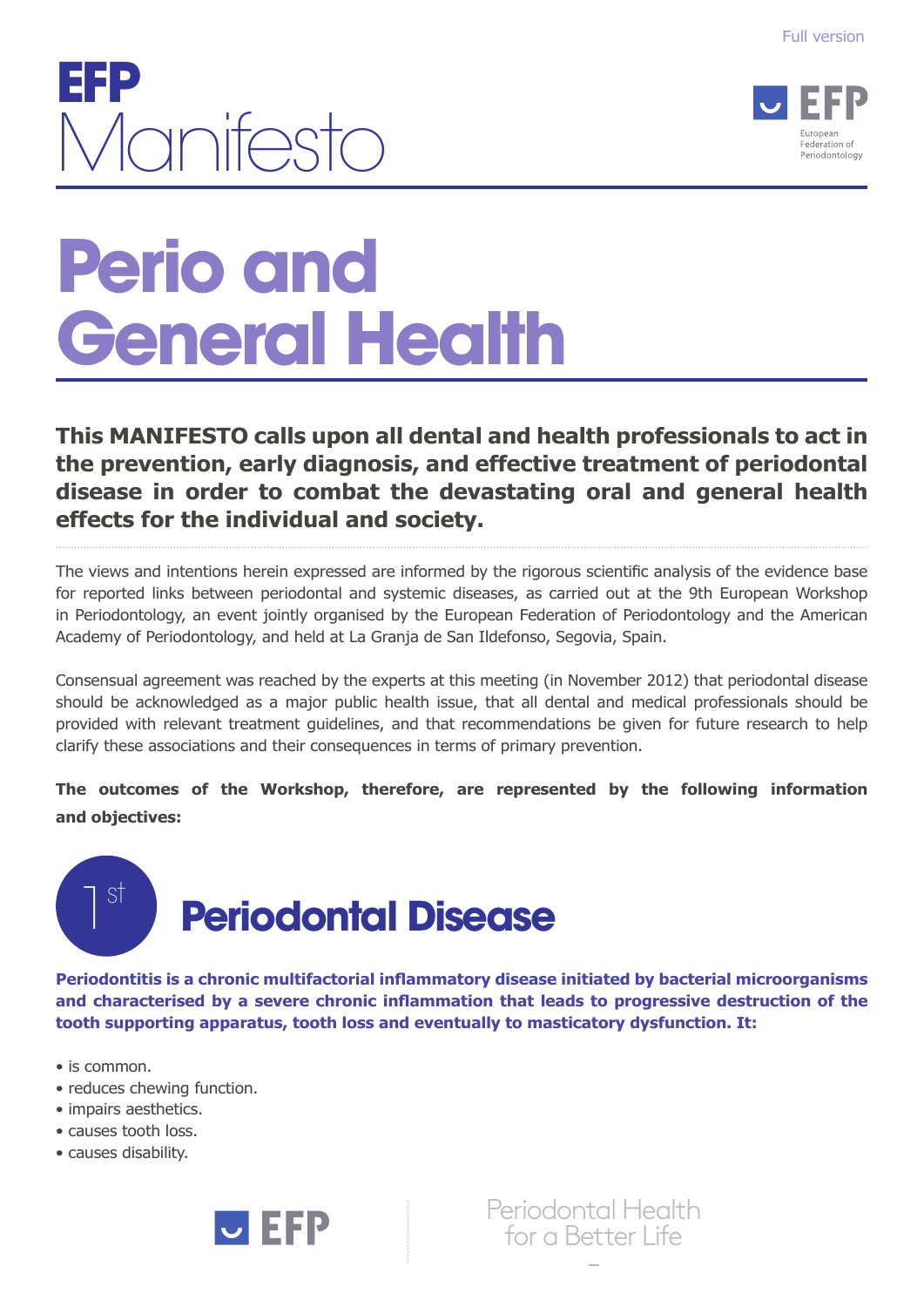## **EFP** Manifesto



- leads to social inequality.
- reduces quality of life.
- has a significant impact upon escalating public health costs.

In addition, periodontitis is a chronic inflammatory disease with potentially negative consequences for general health. Cross-sectional and prospective epidemiological studies have shown that periodontitis increases the risk of poor glycemic control in patients with diabetes mellitus as well as diabetes complications and associated morbidity. Successful periodontal interventions also improve glycemic control in type 2 diabetes patients. Periodontitis is also independently associated with cardiovascular diseases and adverse pregnancy outcomes in some populations. Additional emerging evidence also appears to link periodontitis with nosocomial pulmonary infections, certain types of cancer and rheumatoid arthritis.



#### **The evidence for an association between Diabetes and Periodontitis is as follows:**

- Plausibility Type-2 diabetes is preceded by systemic inflammation, leading to reduced pancreatic ß-cell function, apoptosis and insulin resistance. Increasing evidence supports elevated systemic inflammation (acute-phase and oxidative stress biomarkers), resulting from the entry of periodontal organisms and their virulence factors into the circulation, thus providing biologically plausible mechanisms underpinning the adverse impact of periodontitis upon diabetes and its complications.
- Epidemiological data. Consistent and robust evidence is available which demonstrates that severe periodontitis adversely affects glycemic control in diabetes and glycemia in non-diabetes patients. In addition, in patients with diabetes, there is a direct and dose-dependent relationship between periodontitis severity and diabetes complications. Emerging evidence indicates an increased risk for diabetes onset in patients with severe periodontitis.
- Intervention studies. Randomised clinical trials consistently demonstrate that mechanical periodontal therapy associates with approximately a 0.4% reduction in HbA1C at 3-months, a clinical impact equivalent to adding a second drug to a pharmacological regime for diabetes.

### 3rd **Cardiovascular Disease**

#### **The evidence for an association between Cardiovascular diseases and Periodontitis is as follows:**

• Plausibility - Periodontitis leads to entry of bacteria into the blood stream. The bacteria activate the host's inflammatory-immune response by multiple mechanisms. Several animal models have demonstrated that the host's inflammatory response favours atheroma formation, maturation and exacerbation.



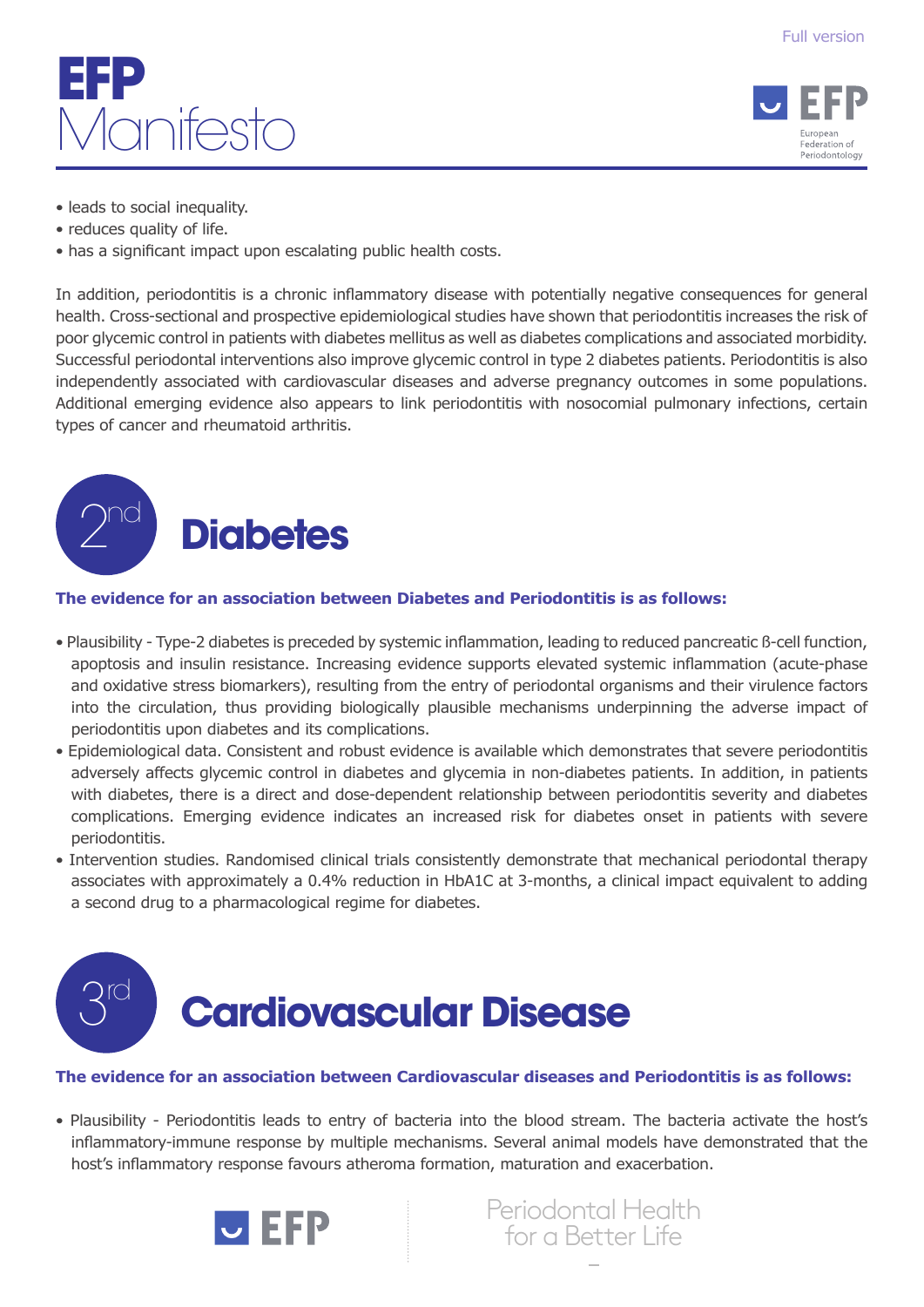# **EFP** Manifesto

 $4^{\text{th}}$ 

 $5<sup>th</sup>$ 



- Epidemiological data. There is consistent epidemiological evidence that periodontitis imparts increased risk for future cardiovascular disease, independently of other confounding factors.
- Intervention studies. There is moderate evidence that periodontal treatment reduces systemic inflammation as evidenced by reductions in C-reactive protein (CRP) and oxidative stress, and leads to improvements of surrogate clinical and biochemical measures of vascular endothelial function.

### **Adverse Pregnancy Outcomes**

#### **The evidence for an association between adverse pregnancy outcomes and Periodontitis is as follows:**

- Plausibility: Current evidence supports the idea that oral microorganisms and their products enter the blood circulation and travel directly to the foetal environment where they cause inflammatory and immune responses affecting the fetoplacental unit. These bacteria in the circulation may also circulate to the liver, where inflammatory agents are produced, which in turn then circulate to the developing foetus.
- Epidemiology. In clinical studies, low birth weight, pre-term birth and pre-eclampsia have all been associated with the presence of periodontitis in the mother, when all other risk factors have been accounted for. However, the strength of the connection found between periodontitis and these pregnancy outcomes varies between studies, and some show no association. The heterogeneity of data is likely due to differences in the study designs, study populations and different methods used for assessing and classifying periodontal disease.
- Intervention Studies. Results from clinical trials have shown that, in general, scaling and root planning carried out during the second trimester of pregnancy, with or without antibiotic therapy, does not significantly improve adverse pregnancy outcomes, such as preterm birth and low birth weight. However, some clinical trials did report a favourable effect overall and it is possible that certain populations of pregnant women may benefit from periodontal therapy, even though others will not. One reason for negative study results may be that the interaction between periodontitis and pregnancy outcomes is more complex than our current understanding and the study results may have been affected by the type and timing of treatment employed and by the types of patients selected.

# **Other Diseases**

**There is emerging evidence for associations between periodontal diseases and chronic obstructive airways disease, chronic kidney disease, rheumatoid arthritis, cognitive impairment, obesity, metabolic syndrome and some cancers. To date, the only evidence for causality is in relation to respiratory microorganisms that colonize the oral/periodontal biofilm and may subsequently cause a hospital-acquired pneumonia (nosocomial pneumonia) in ventilated patients.**



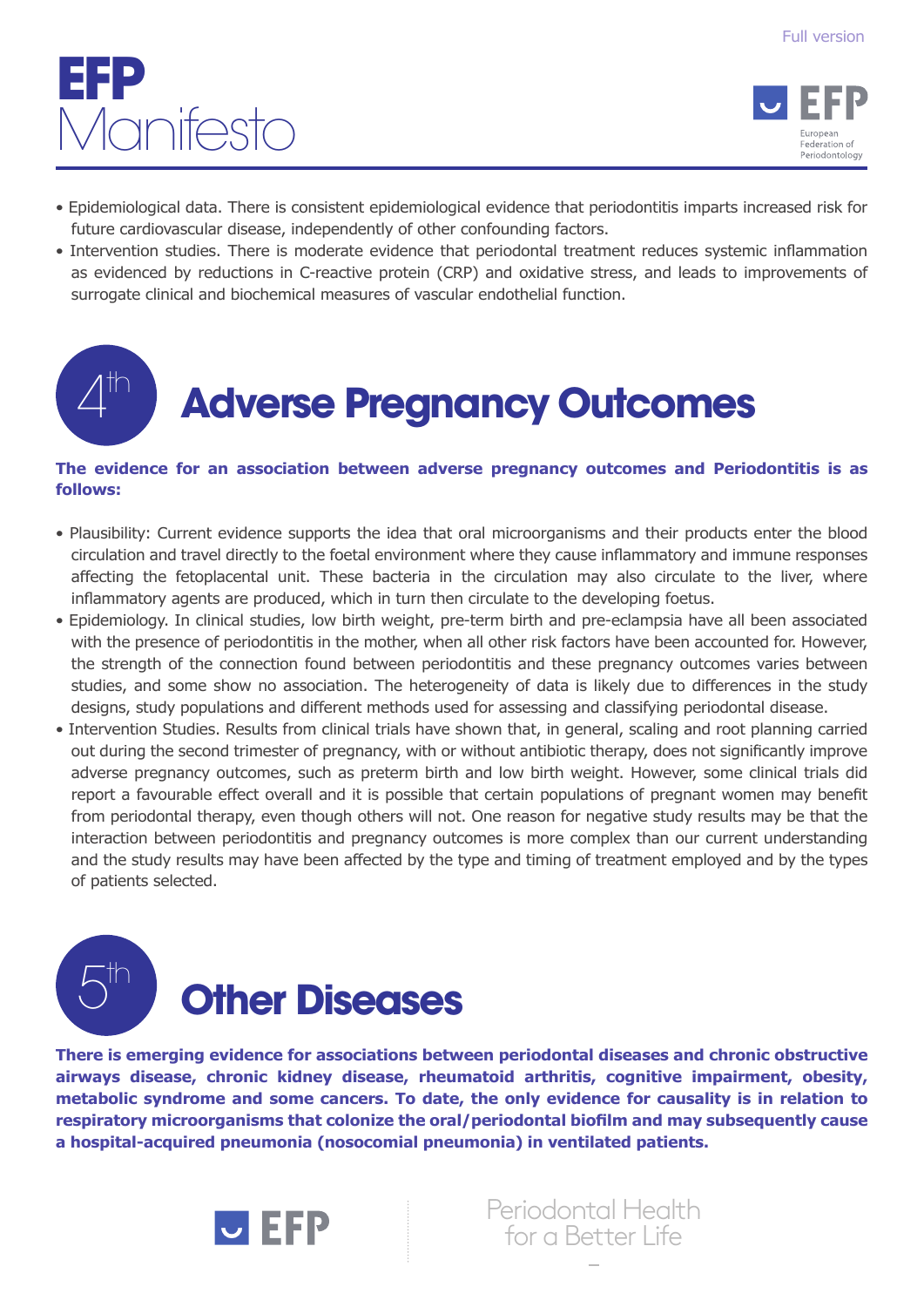# **EFP** Manifesto



- Plausibility respiratory pathogens arising from oral/periodontal biofilm reservoirs may be aspirated in certain risk patients within hospital environments and result in a nosocomial pneumonia.
- Epidemiological data supports a role for the oral/periodontal biofilm acting as a reservoir for respiratory pathogens in patients with poor oral hygiene and periodontitis, which may cause nosocomial pneumonia.
- Intervention studies randomized controlled trials strongly support a role for improving oral hygiene in the prevention of nosocomial pneumonias in acute care hospital environments and nursing homes.



**This MANIFESTO calls for a fundamental change in the perception of dental professionals' responsibilities with regard to achieving the general health of patients and affirms that patients' needs will best be met through collaborative development between the dental and medical communities in applying multidisciplinary approaches and guidelines for patient care, independently of a patient's presenting location.**

### iabetes.

**Given the current evidence, it is timely to provide the following guidelines for periodontal care in diabetes patients for medical and dental professionals and recommendations for patients/the public.** 

- Patients with diabetes should be told that periodontal disease risk is increased by poorly controlled diabetes. They should also be advised that if they suffer from periodontal disease, their glycaemic control may be more difficult to manage, and they are at higher risk for diabetic complications such as cardiovascular and kidney disease.
- As part of their initial evaluation, patients with type 1, type 2 and gestational diabetes (GDM) should receive a thorough oral examination, which includes a comprehensive periodontal examination.
- For all newly diagnosed type 1 and type 2 diabetes patients, subsequent periodontal examinations should occur (as directed by the dental professionals) as part of the ongoing management of their diabetes. Even if no periodontitis is diagnosed initially, annual periodontal review is recommended.
- Diabetes patients presenting with any overt signs and symptoms of periodontitis, including loose teeth not associated with trauma – spacing or spreading of the teeth – and/or gingival abscesses or gingival suppuration, require prompt periodontal evaluation.



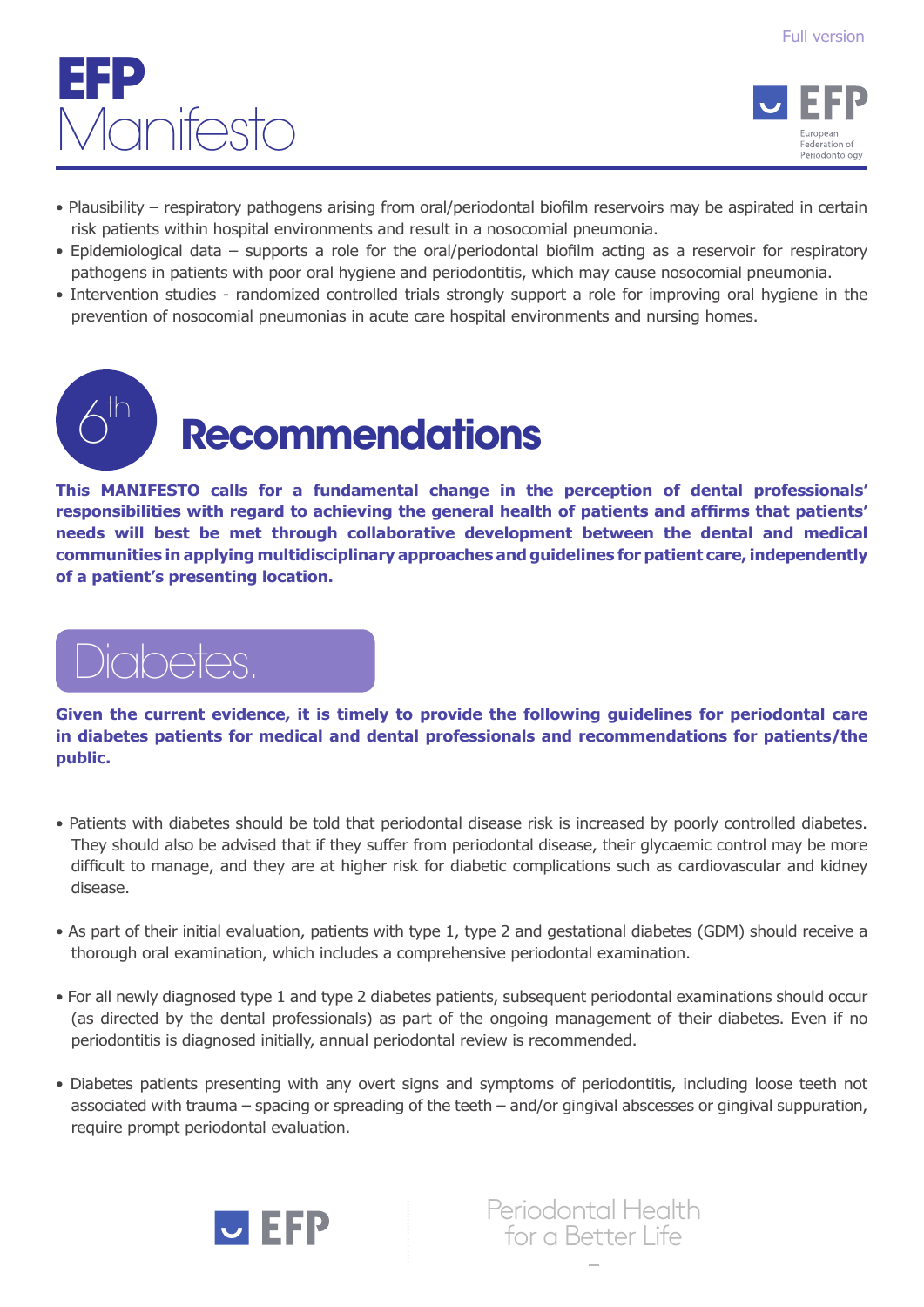





- Patients with diabetes who have extensive tooth loss should be encouraged to pursue dental rehabilitation to restore adequate mastication for proper nutrition. Oral health education should be provided to all patients with diabetes.
- For children and adolescents diagnosed with diabetes, annual oral screening is recommended from the age of 6–7 years by referral to a dental professional. Patients with diabetes should be advised that other oral conditions such as dry mouth and burning mouth may occur, and if so, they should seek advice from their dental practitioner. Also, patients with diabetes are at increased risk of oral fungal infections and experience poorer wound healing than those who do not have diabetes.
- Patients who present without a diabetes diagnosis, but with obvious risk factors for type 2 diabetes and signs of periodontitis should be informed about their risk for having diabetes, assessed using a chairside HbA1C test, and/or referred to a physician for appropriate laboratory-based diagnostic testing and follow-up care.

### Cardiovascular disease.

#### **Clear recommendations can be made:**

- Practitioners should be aware of the emerging and strengthening evidence that periodontitis is a risk factor for developing atherosclerotic cardiovascular disease, advising patients of the risk of periodontal inflammation to general as well as oral health.
- Based on the weight of evidence, periodontitis patients with other risk factors for atherosclerotic cardiovascular disease, such as hypertension, overweight/obesity, smoking, etc. who have not seen a physician within the last year, should be referred for medical examination.
- Modifiable lifestyle associated risk factors for periodontitis (and atherosclerotic cardiovascular disease) should be addressed in the dental surgery/office and within the context of comprehensive periodontal therapy, i.e. smoking cessation programs and advice on lifestyle modifications (diet and exercise). This may be better achieved in collaboration with appropriate specialists and may bring health gains beyond the oral cavity.
- Treatment of periodontitis in patients with a history of cardiovascular events needs to follow American Heart Association (AHA) guidelines for elective procedures.

### Adverse Pregnancy Outcomes.

Pregnancy is a time of profound physiological change. These can affect the oral health of the expectant mother as a result of the increase in gingival blood supply and a tendency towards gingival swelling and periodontitis. At the same time, research evidence shows that we need to be mindful of the potential impact of poor periodontal

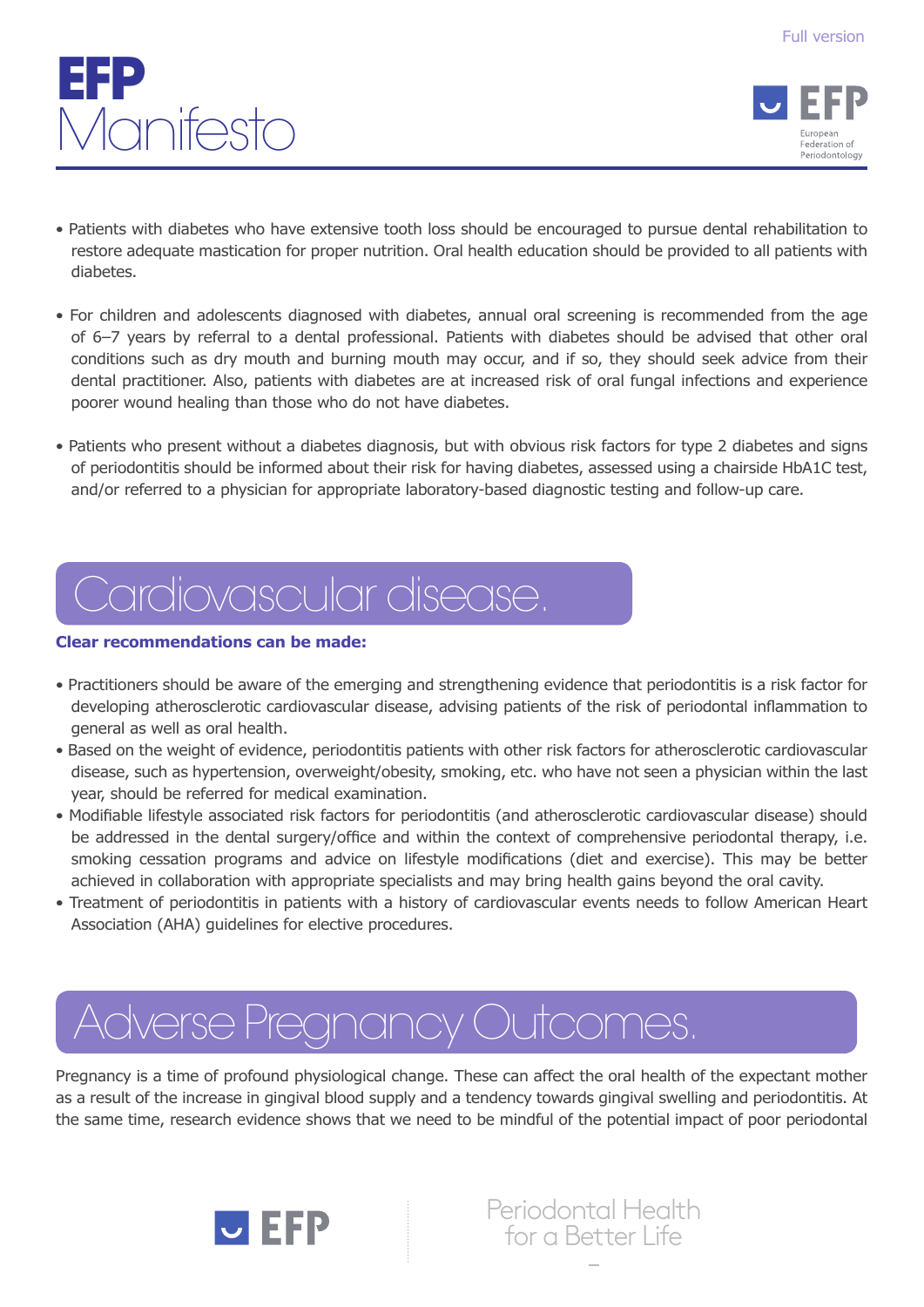# **EFP** Manifesto



health on the overall health of the mother and developing foetus. So, whilst periodontitis does not currently appear to be a true risk factor for adverse pregnancy outcomes in most populations, it may be in some specific groups, and for these reasons special attention should be given to a woman's periodontal health prior to (if possible) and throughout pregnancy.

### Nosocomial Pneumonia.

#### **Based upon data from 5 randomised controlled trials (4 hospital-based and 1 in an elderly care home), the following is recommended:**

- Care home staff responsible for elderly and/or frail patients should be trained in the provision of basic oral hygiene for those patients incapable of self care, and in implementing twice daily oral hygiene in those capable for self care.
- Hospital staff within acute care environments should be trained in the use of antiseptic and manual methods of reducing the oral microbial load in ventilated patients.



#### **Future research should focus upon specific aspects, in order to provide solid scientific information in several different areas:**

#### • **Diabetes.**

Randomised clinical trials, evaluating the effects of periodontal therapy on glycemic control, are needed, with larger numbers of subjects and longer-term follow up. If results are substantiated; adjunctive periodontal therapies (including antimicrobial drugs) subsequently need to be evaluated.

#### • **Cardiovascular diseases.**

Well-designed intervention trials on the impact of periodontal treatment on prevention of atherosclerotic cardiovascular diseases, using hard clinical outcomes, such as reductions in myocardial infarction rates and revascularisation procedures are needed.

#### • **Adverse pregnancy outcomes.**

Well-designed intervention trials on the impact of periodontal treatment on prevention of adverse pregnancy outcomes should be carried out in specific risk populations, using well defined measures of exposure and effective periodontal interventions, which should be rendered in adequate time frames during pregnancy.

#### • **Other systemic conditions.**

Large prospective epidemiological studies on diverse populations are needed to substantiate emerging data that associates periodontal disease with systemic diseases and conditions other than diabetes, atherogenic vascular diseases and adverse pregnancy outcomes. When substantiated there is a need for well-designed intervention studies to ascertain any putative benefits from periodontal interventions upon quality of life and true endpoints for the relevant systemic condition.



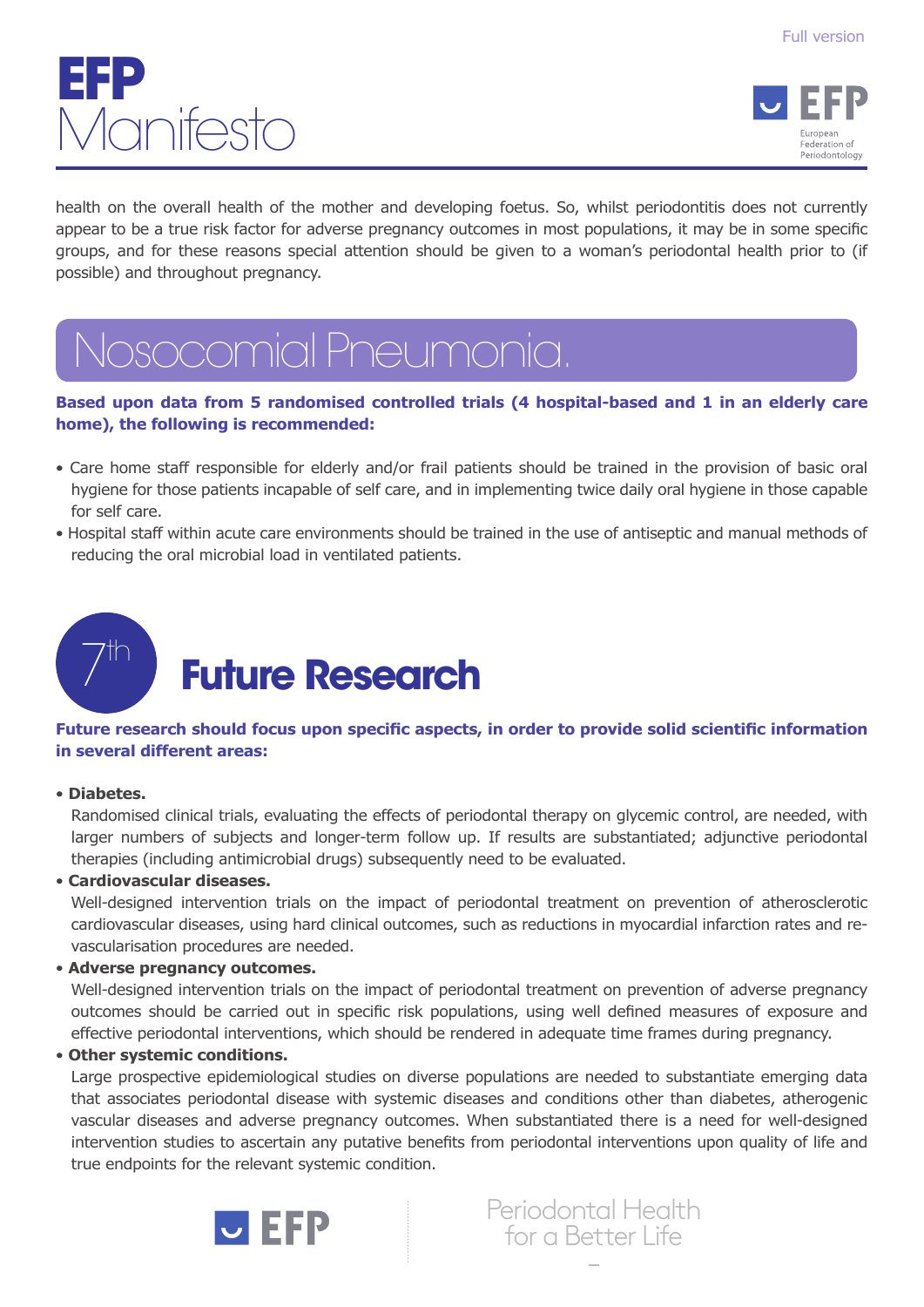





#### **This MANIFESTO calls upon the collaboration of all groups of interest and stakeholders:**

- Periodontal and Dental Community: Periodontists, Dentists, Hygienists, all other Dental Care Professionals (e.g. nurses, therapists), Scientific Societies and Dental Associations.
- Other Health Professionals: Cardiologists, Endocrinologists, Gynaecologists, General Medical Practitioners and Pharmacists.
- Universities and research centres, Institutions and oral care policy makers.
- Companies and funders.
- Patients, Social bodies and the Media.



**This MANIFESTO calls upon its adherents to appeal to the utmost scientific rigour in the issuing of ALL information, recommendations, guidelines, and statements pertaining to periodontal disease as a major public health issue, and to always hold the health benefits to the patient and to society as the ultimate purpose of all activity in achieving the aforelisted objectives.**

**Please show your support for this EFP Manifesto at:**  monica@efp.org

**European Federation of Periodontology**

Antonio Lopez Aguado Nº 4, Bajo Dcha 28029 Madrid, Spain

Phone: +34913142715 Email: monica@efp.org